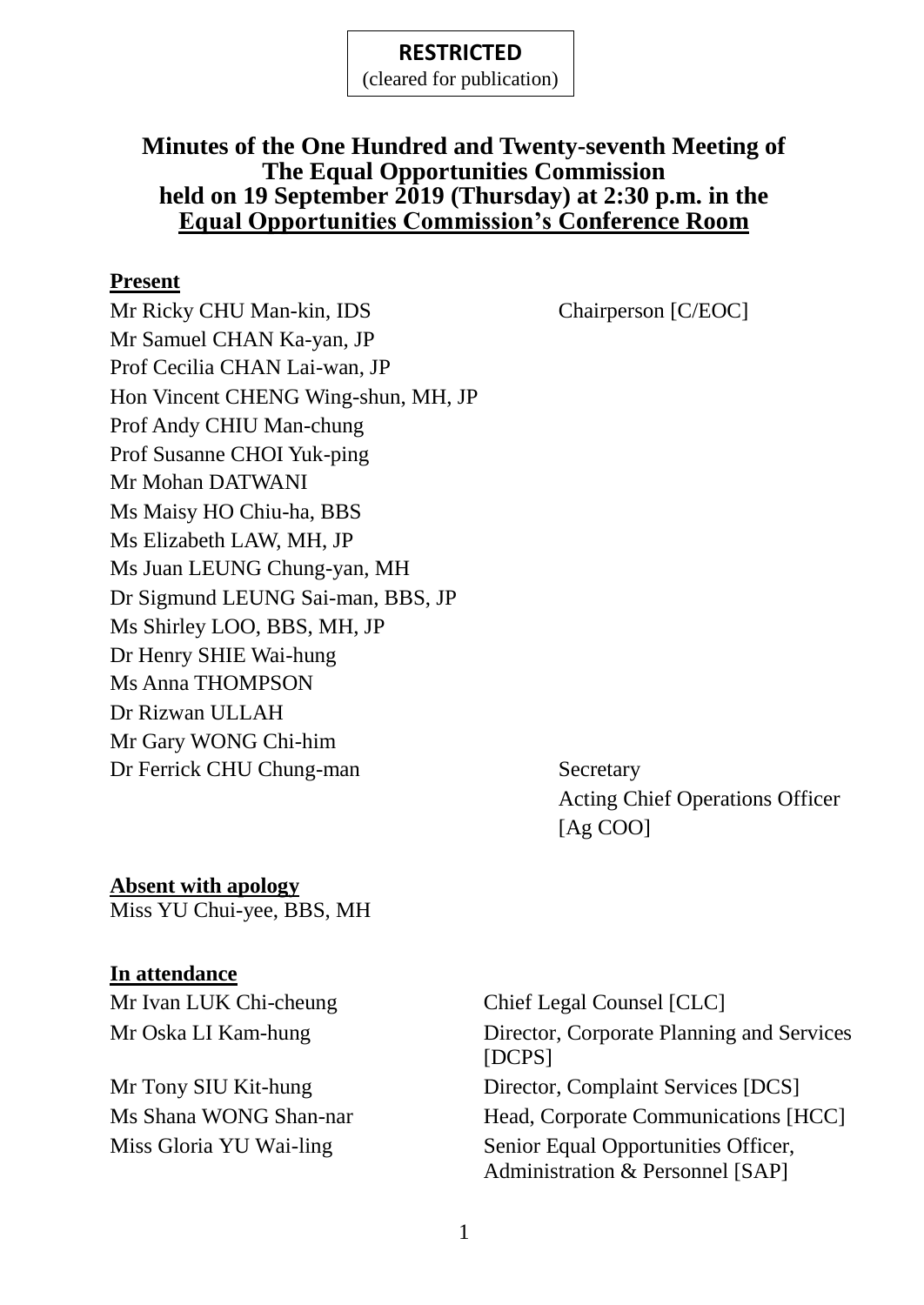(cleared for publication)

Ms Hollis LING Yin-har Equal Opportunities Officer, Administration & Personnel [EAP]

## **I. Introduction**

1. The Chairperson (C/EOC) welcomed all Commission Members (Members) to the  $127<sup>th</sup>$  Meeting. He informed the Meeting that an apology for absence was received from Miss YU Chui-yee who was currently out of town, and Ms Maisy HO had advised that she would join the meeting at a later time.

2. C/EOC said that there was no special item for informing the media, hence no press briefing would be held after the meeting.

## **II.** Confirmation of Minutes (Agenda Item No. 1)

# **Confirmation of Minutes of the 126 th Meeting on 20 June 2019**

3. Draft minutes of the  $126<sup>th</sup>$  EOC Meeting held on 20 June 2019 were first issued to Members on 17 July 2019. Comments were received from Mr Mohan DATWANI on paragraphs 16 to 18 and Prof Andy CHIU on paragraph 25. Amendments were hence proposed and incorporated into the draft minutes and issued to Members again on 12 August 2019. No request for further amendment was received since then. The revised draft minutes of the 126<sup>th</sup> EOC Meeting issued to Members on 12 August 2019 were confirmed without further amendments.

# **III. Matters Arising** (Agenda Item No. 2)

4. There were no matters arising from previous meetings that required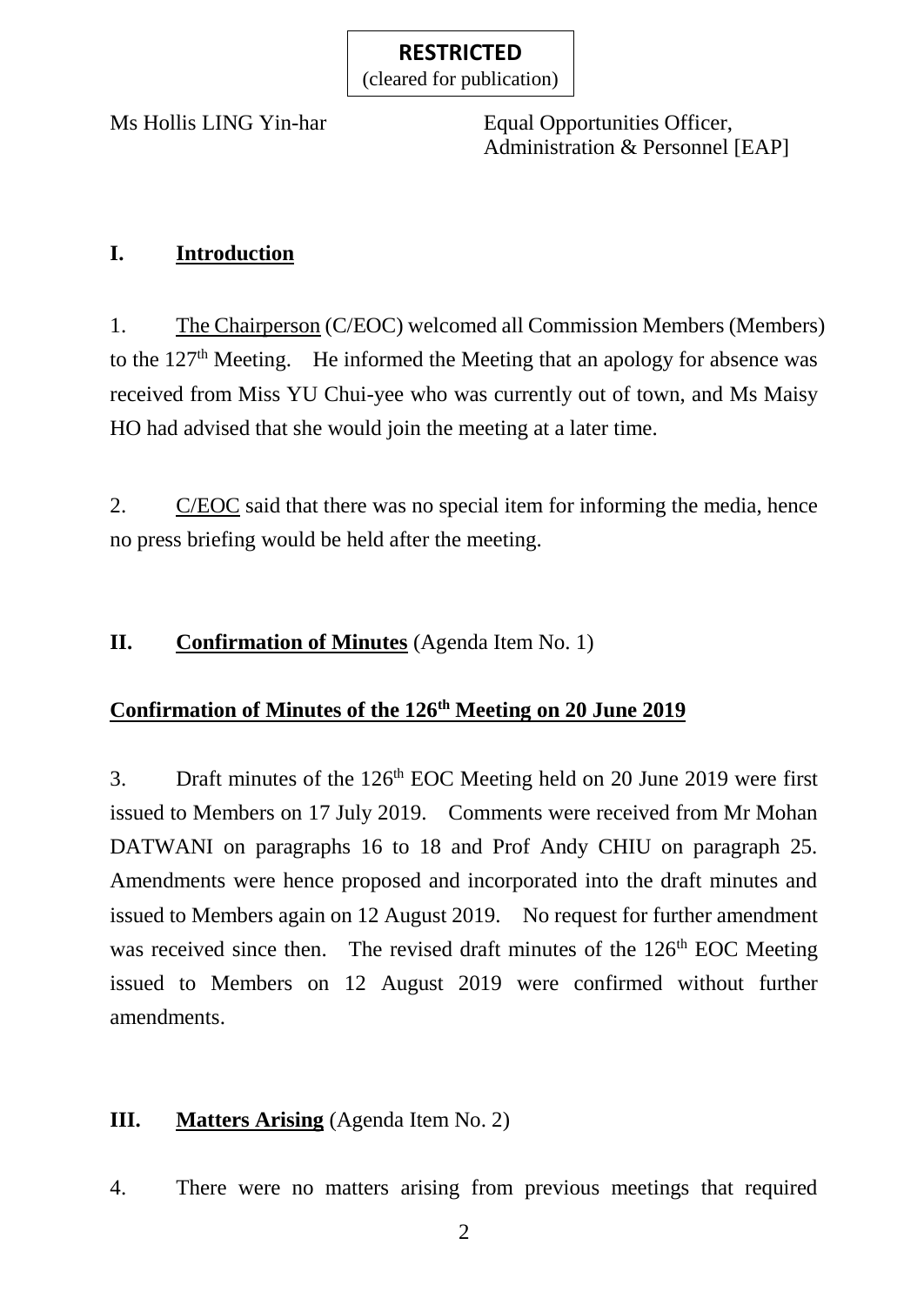(cleared for publication)

Members' attention in this meeting.

## **IV. New Agenda Items**

**Six Monthly Review of EOC's Work (January – June 2019)** (EOC Paper No. 11/2019; Agenda Item No. 3)

5. EOC Paper No. 11/2019 contained a statistical representation of the work of the Commission in the first half of 2019 and a summary of the court actions undertaken during the period from January to August 2019.

6. In response to a question from a Member about the impact on the EOC in the wake of the recent social movement, C/EOC said that since June 2019, a notable number of related enquiries and complaints (such as comments on the sexual orientation of a prominent figure, comments expressed by a Legislative Councillor against the Chief Executive of HKSAR etc.) had been received. All such enquiries and complaints had been carefully and thoroughly looked into notwithstanding that a vast majority of the alleged acts were not covered under the prescribed areas of the four anti-discrimination ordinances. However, in spite of the confines of the EOC's jurisdiction, as and when such alleged acts were found going against EOC's vision for equal opportunities and social inclusiveness, press statements were timely issued to remind the public of the essentials for fostering a pluralistic and inclusive society.

*(Dr Henry SHIE, Dr Sigmund LEUNG and Mr Mohan DATWANI joined the meeting at this juncture.)*

7. C/EOC also shared that there were also enquiries on issues related to improper behaviours amounting to sexual harassment in the course of arrests and detention of protesters. The Commission had endeavoured to communicate with individual enquirers in an empathetic manner and informed them of the EOC's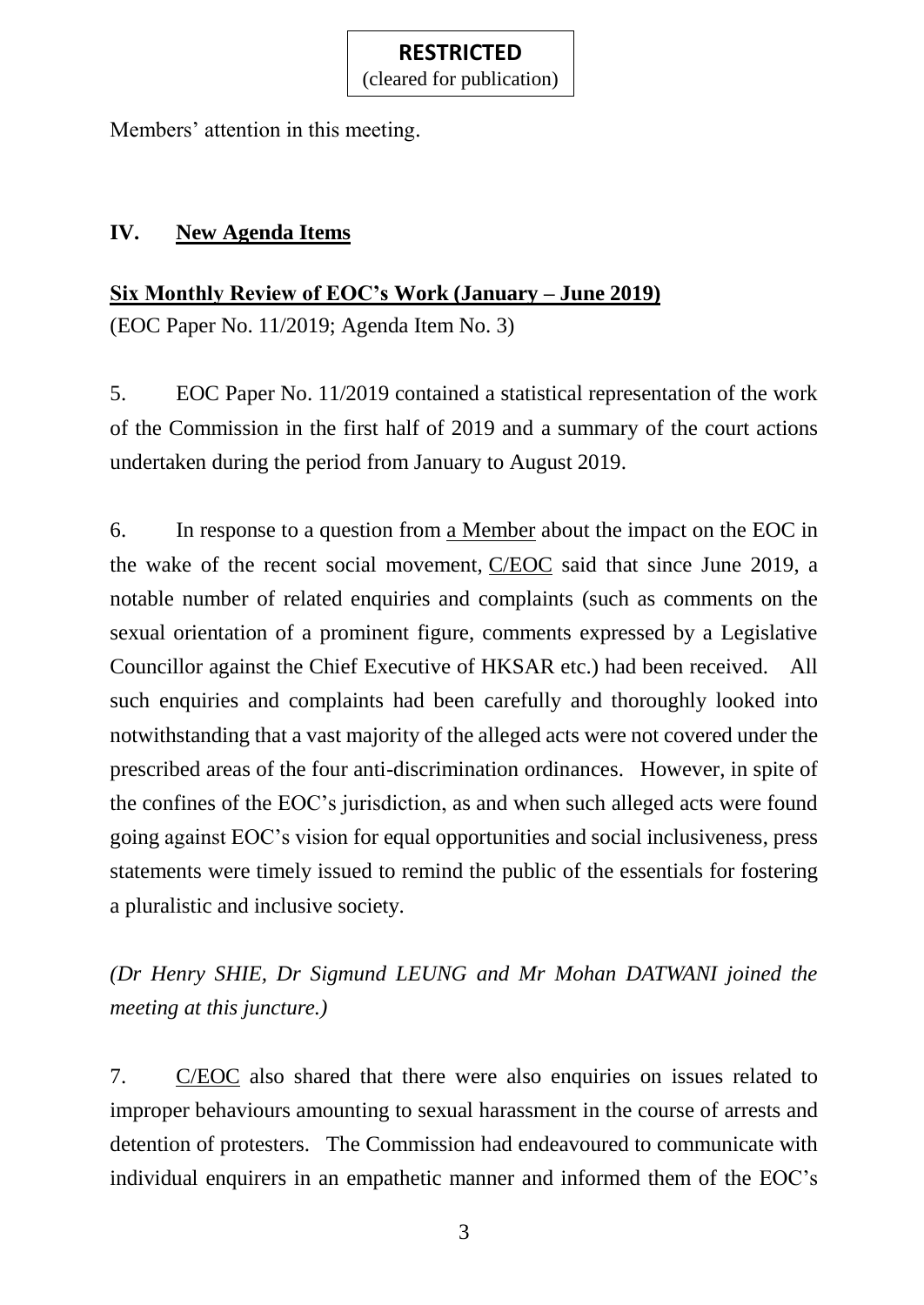(cleared for publication)

complaint and investigation procedures which would require aggrieved persons to lodge a complaint with the EOC. The Complaint Services Division would keep monitoring the situation closely and handle all cases received with due sensitivity within the remit of the law.

8. Some Members expressed further concerns about the violent behaviours, hate speeches, abusive expressions that prevailed in the community over the past few weeks. Members in general considered these behaviours / speeches / expressions not conducive to building a pluralistic and inclusive society which the EOC was working towards. C/EOC said that albeit such behaviours / speeches / expressions might hardly be pursuable under the existing jurisdiction of the EOC, he appealed to Members to pull together to map out the practical strategies and the future directions of the Commission in the coming Strategic Retreat on 18 October 2019.

9. Members noted EOC Paper No. 11/2019.

## **Reports of the Legal & Complaints Committee, Community Participation & Publicity Committee, Policy, Research & Training Committee and Administration & Finance Committee**

(EOC Paper No. 12/2019; Agenda Item No. 4)

10. Members noted EOC Paper No. 12/2019.

## **Chairperson's Quarterly Report**

(EOC Paper No. 13/2019; Agenda Item No. 5)

11. C/EOC highlighted to Members the important work done during the period June to August 2019 as summarized in EOC Paper No. 13/2019.

12. Members noted that C/EOC had met with various stakeholders, including new migrants and a self-help association for women with disabilities (WWDs). In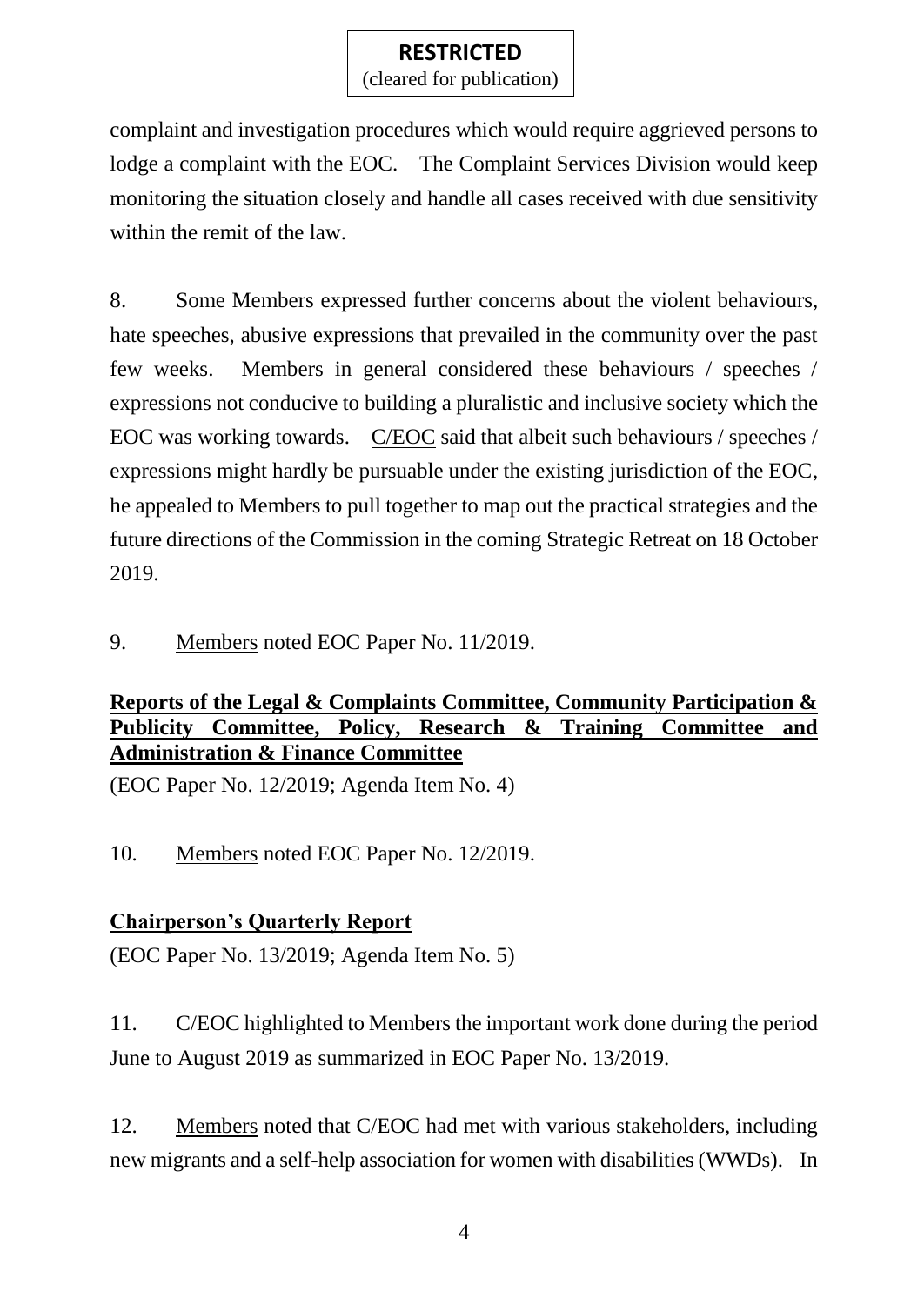(cleared for publication)

these meetings, new migrants shared their difficulties encountered in employment, education and family care which were directly be attributable to their residency status, i.e. an area that remained unprotected under the current anti-discrimination. The self-help association for WWDs also expressed that the community support to WWDs and their carers was grossly insufficient and ubiquitous. The problems faced by WWDs exacerbated further when they grew old.

13. Members noted that protection against discrimination on the ground of residency status would unlikely be incorporated under the Race Discrimination Ordinance in the short term. To advance new migrants' right to equal opportunities, the Commission would explore the subject from possible perspectives under the other anti-discrimination ordinances, like Family Status Discrimination Ordinance (FSDO), to see if any protection areas could be identified under the current legal provisions. Members also noted that the selfhelp association for WWDs would organise a seminar to look into ways to better support WWDs and EOC would be invited to join and support the event. The Commission was prepared to strive to dismantle prejudice and help arouse public awareness of the needs of WWDs.

14. Members noted that with a view to following up on the findings of a research project "Identifying Effective Approaches to Reduce Public Opposition in the Siting of Integrated Community Centres for Mental Wellness and Other Mental Health Facilities (ICCMWs)", C/EOC had met with senior officials of the relevant government departments, including Social Welfare Department (SWD), Home Affairs Department (HAD) and Planning Department (PD). The Director of Social Welfare considered that the EOC's recommendation of setting a time frame of approximately 18 months for public consultation for the siting of ICCMWs could be taken as reference, through a formal public consultation protocol might not be always feasible in practice. Meanwhile, the SWD and PD agreed to look into various options aiming to prevent stigmatization as raised by EOC. The EOC Office would continue to follow up on the matter with parties concerned and Members would be kept posted of the progress in due course.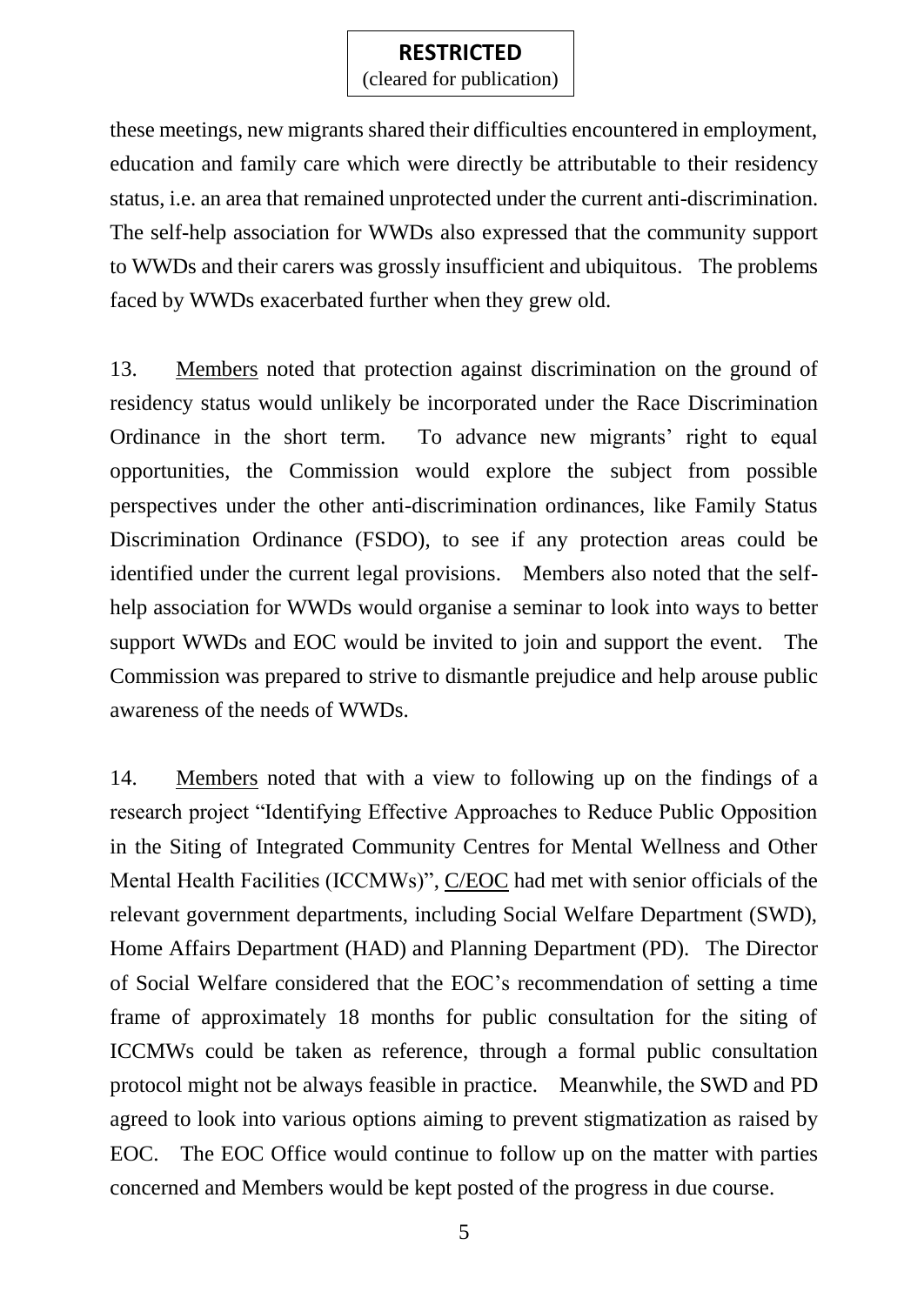(cleared for publication)

15. Members noted that the planning of special facilities for mental health purposes had often induced misunderstanding and opposition from the public. From experience, successful siting of such facilities could best be achieved through promotion and publicity instead of legislation. A Member expressed that the earlier proposal of setting up of an EO Awards Scheme might be helpful to encourage the school and business sectors to do more in advancing EO for the disadvantaged groups, such as new migrant families. She added that the proposal had been submitted to the CMAB for funding support. She asked if more could be done in following up on the proposal of EO Awards and the EOC's recommendations in the Discrimination Law Review (DLR). She also suggested the EOC Office to provide Members with the details of the recommendations of the DLR.

#### *(Ms Maisy HO joined the meeting at this juncture.)*

16. In response, C/EOC said that he had recently discussed with the CMAB about the proposal of setting up EO Awards. He noted that the proposal would need to be beefed-up with more details of the proposed Scheme, other than focusing on the conduct of an award presentation ceremony, before re-submission for consideration of funding support. As regards details of DLR recommendations, the EOC office would provide details to Members before the Strategic Retreat as suggested. Members could provide their inputs on how best the Commission might follow up on the recommendations in the coming Strategic Retreat.

[Post-meeting note: Relevant materials including a summary of the DLR recommendations and a Legislative Council brief setting out the eight prioritized recommendations to be taken forward by the Government were included in the Information Pack provided to Members in preparation for the Strategic Retreat scheduled for 18 October 2019.]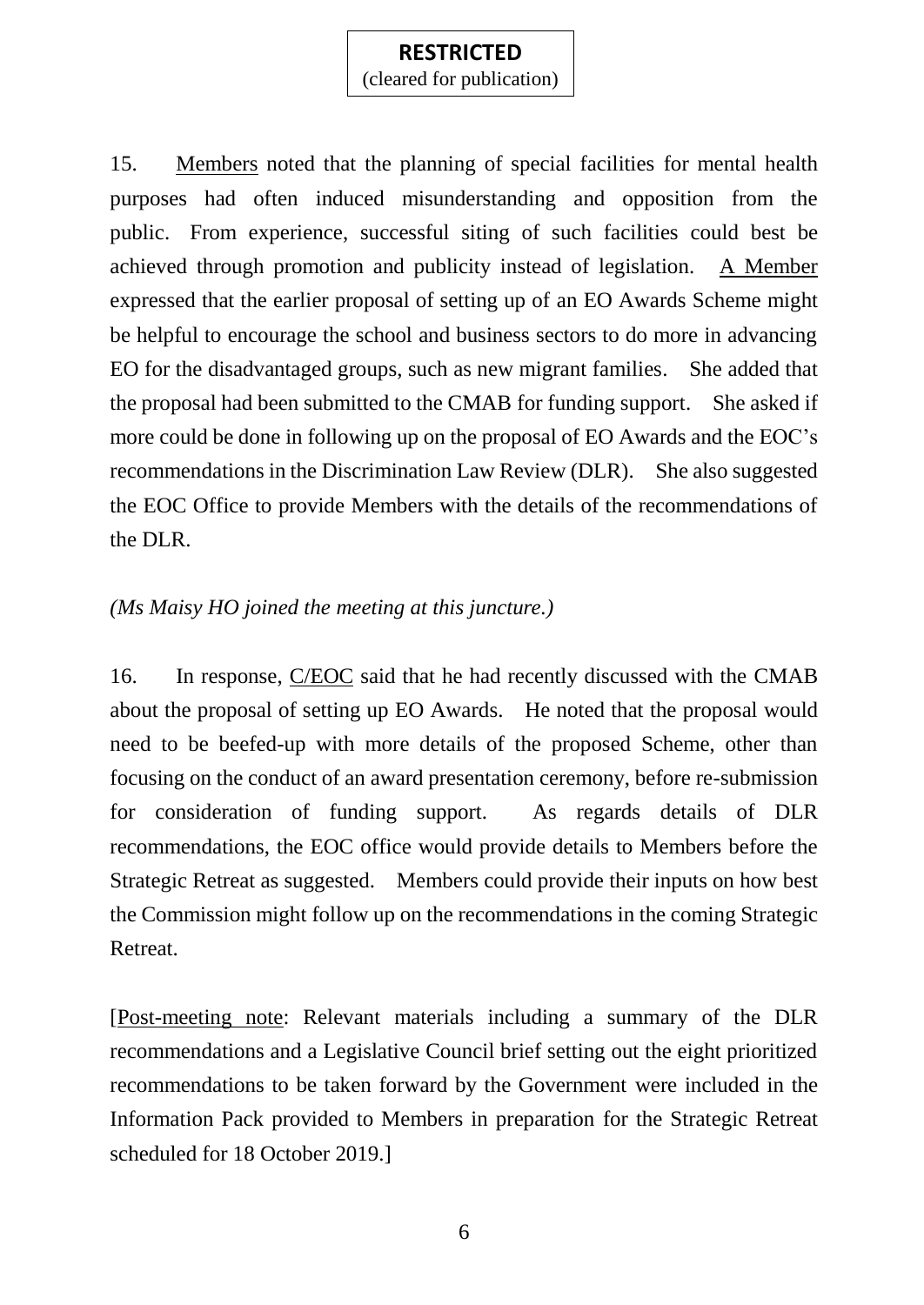(cleared for publication)

17. Members noted EOC Paper No. 13/2019.

*(The meeting adjourned for 15 minutes at this juncture for a photo-taking session. Dr Rizwan ULLAH left the meeting afterwards.)*

## **V. Any Other Business**

## **Change of EOC Committee Membership**

18. C/EOC said that Prof Andy CHIU had earlier proposed that he would like to join the Policy, Research and Training Committee (PRTC). Members' approval had been given for Prof CHIU's PRTC membership on 27 August 2019 and Prof CHIU then joined the selection panel meeting for the "Study on Challenges, Effective Policies, and Best Practices of Ordinary Schools in Educating Students with Special Educational Needs in Hong Kong" on the same date. Meanwhile, due to the clash of meeting schedule of the Legal and Complaints Committee (LCC) and his teaching timetable, Prof CHIU had asked to cease being a LCC Member. In this light, Members approved the corresponding changes of EOC Committee Membership (i.e. Prof CHIU joined as a PRTC Member and ceased to be a LCC Member) effective from 27 August 2019. A revised membership of the four EOC Committees was tabled for Members' reference.

## **Chairperson's Duty Visit Outside Hong Kong**

19. DCPS said that C/EOC had been invited by the Government to join a duty visit to Beijing from 30 September to 2 October 2019. Members noted that no cost would be incurred for the Commission, and C/EOC could be contacted by email or phone during the duty visit. In accordance with the EOC's established policies and procedures, Members' approval would need to be sought for C/EOC to undertake the duty visit.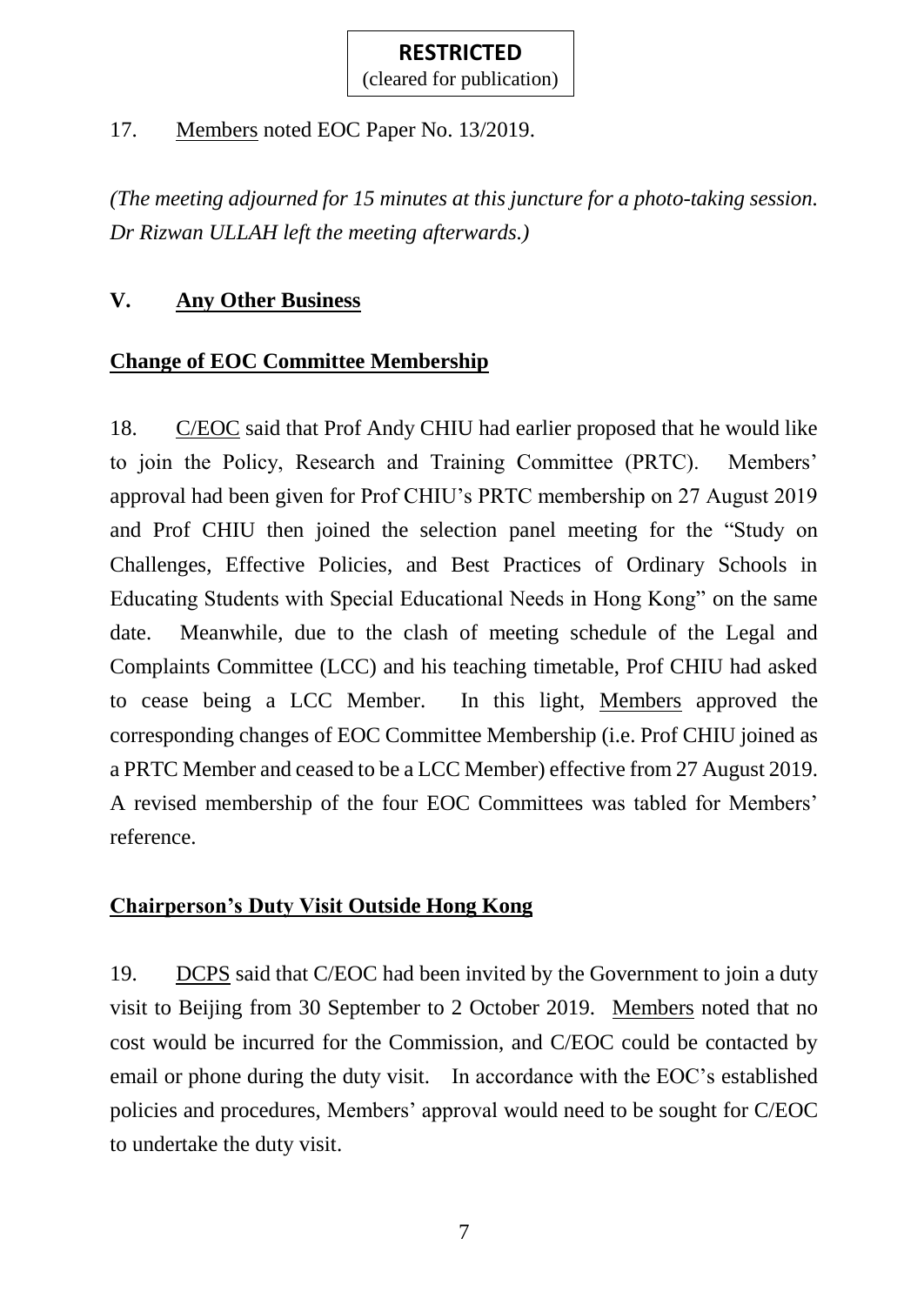(cleared for publication)

20. Members unanimously approved C/EOC's duty visit to Beijing during the period from 30 September to 2 October 2019.

## **Members' Concerns about Hate Speeches**

21. Following up on the discussion in the earlier part of this meeting about the unwelcomed expressions used by some public figures in various sectors of the community which could amount to hate speeches, Members expressed their grave concerns and hoped the Commission could strive to help promote social harmony with due regard to freedom of speech. In response, C/EOC said this subject would be included in the coming Strategic Retreat for Members to brainstorm ideas on what could be done and how the Commission could approach the matter properly.

## **Press Conference on the Second Report of the Working Group on Education for Ethnic Minorities**

22. C/EOC informed Members that a press conference would be held on 25 September 2019 to release the second report of the Working Group on Education for Ethnic Minorities. He said that Dr Rizwan ULLAH, Convener of the Working Group, would help present the recommendations on the Chinese language learning system for ethnic minority students. He invited Members to join and support the event if available.

*(Hon Vincent CHENG left the meeting at this juncture.)*

### **EOC Strategic Retreat**

23. DCPS informed Members that an information pack including the relevant reference materials and the programme rundown of the EOC Strategic Retreat scheduled for 18 October 2019 at the Hong Kong Sports Institute would soon be ready and delivered to attending Members by hand.